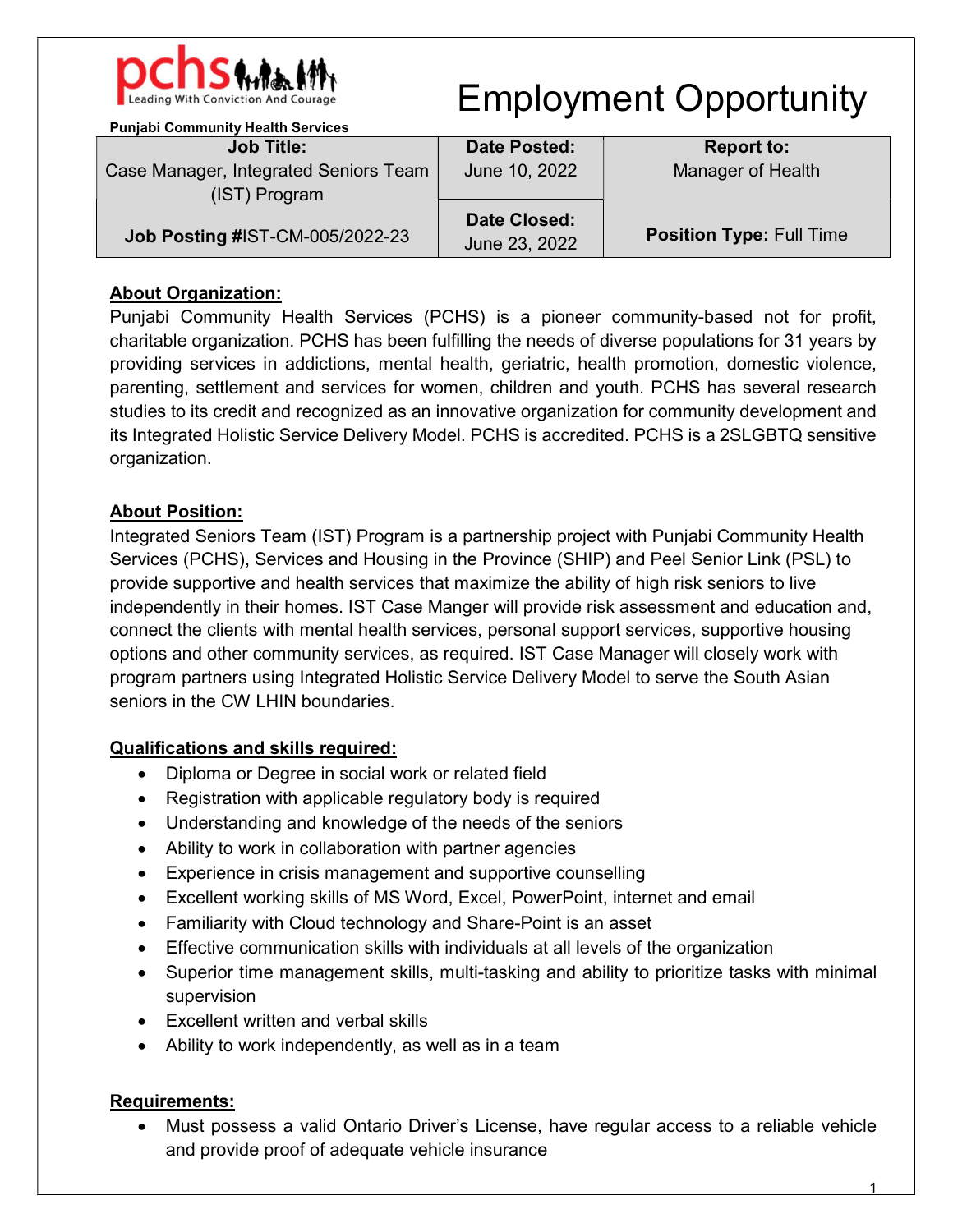

# Employment Opportunity

#### Punjabi Community Health Services

- A satisfactory current Vulnerable Sector Screening (Criminal Record Check) report
- Current CPR and First-Aid certification
- Vaccines (COVID-19 and others) are a job requirement unless you have an exemption on a medical ground under the Ontario Human Rights Code.
- Fluency in Hindi, Urdu, or Punjabi languages is an asset

#### Key Responsibilities:

The Case Manager will work collaboratively with the partnership to provide prompt and appropriate access to services for the high risk seniors. The Case Manager will provide both intensive and non-intensive services depending on client needs, which include but are not limited to the following:

- Assess client needs
- Home visiting as required
- Service care planning based on client's needs and goals
- Teaching independent living skills and social skills
- Symptom management
- Linking with appropriate community resources and natural supports
- Crisis prevention/ intervention
- Use Inter RAI-CHA and other assessment tool
- Case Management functions (outreach and client identification, comprehensive individualized assessment and planning, direct service provision, coordination and support, monitoring and evaluation, systems advocacy and discharge planning)
- Program development and capacity building
- Monitor and regularly review and if appropriate revise service plans with clients to facilitate the provision of services that are relevant
- Participate effectively in staff and other designated internal meetings
- Participate in IST meetings with SHIP and Peel Senior Link
- Assists clients in identifying and advocating for their rights
- Advocate on behalf of client where necessary
- Maintain client files and documentation as per agency policies, procedures, standards and guidelines
- Collection of data that are appropriate and relevant to the program
- Set performance and development goals aligned with program requirement
- Participate in regular supervision with supervisor
- Attend relevant conferences, workshops and other in-service events as appropriate and approved

#### Organizational Responsibilities:

- Actively contribute to the mission, vision and values of PCHS
- Follow the organizational Code of Ethics and professional standards of your certification and your position in the organization
- Adhere to the policies and procedures of your program(s) and organization